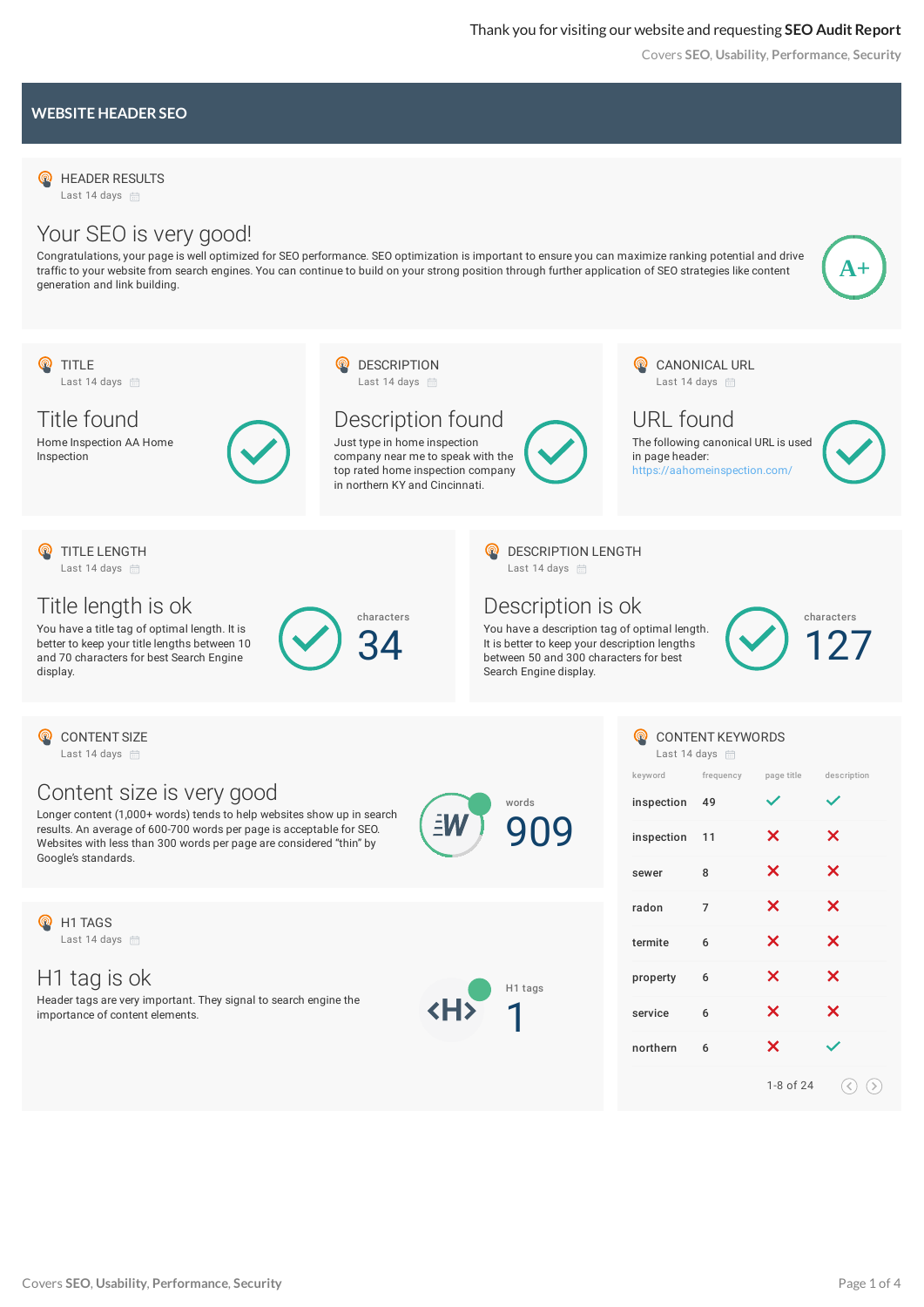# Thank you for visiting our website and requesting **SEO Audit Report**

Covers **SEO**, **Usability**, **Performance**, **Security**

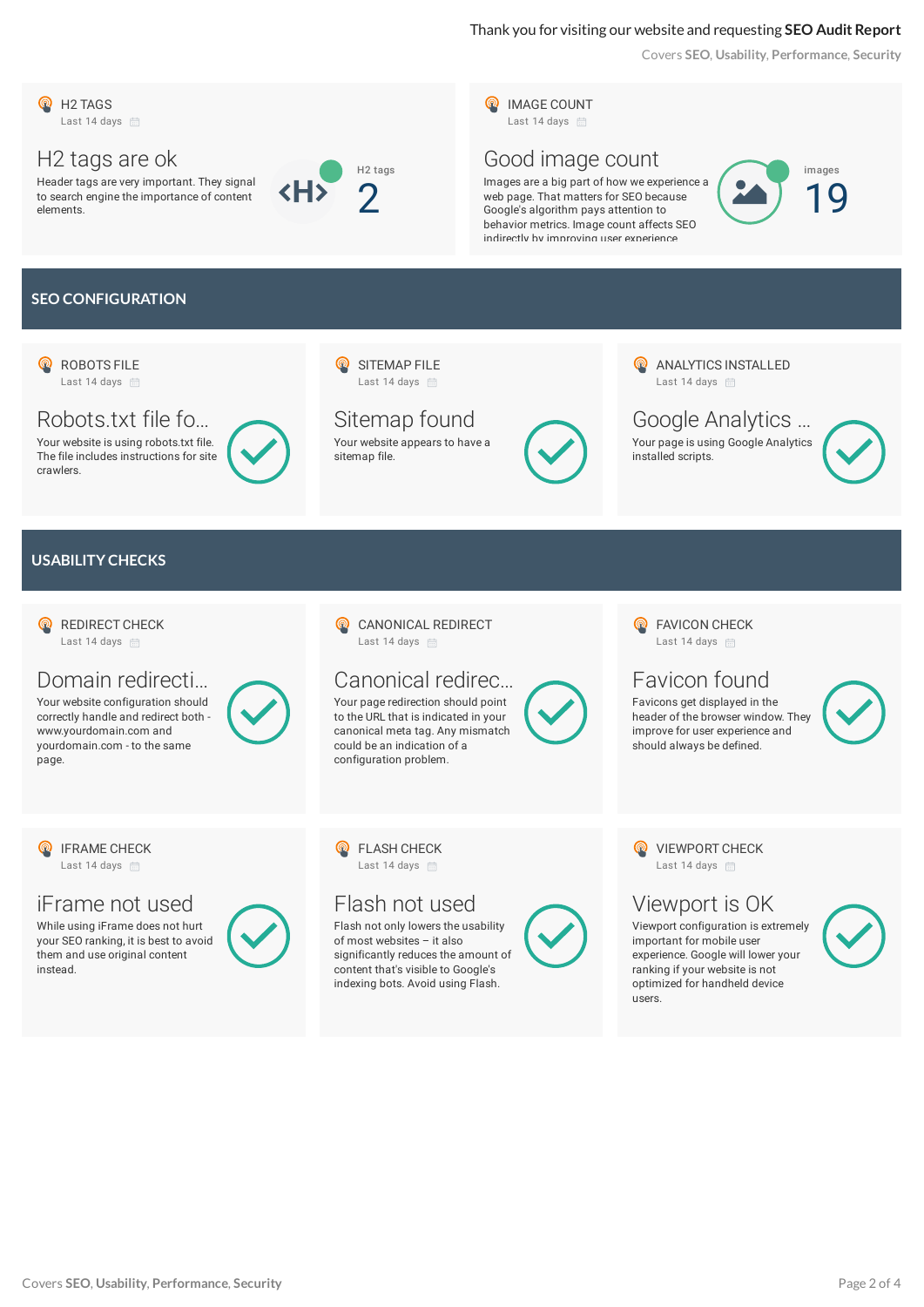### Thank you for visiting our website and requesting **SEO Audit Report**

Covers **SEO**, **Usability**, **Performance**, **Security**